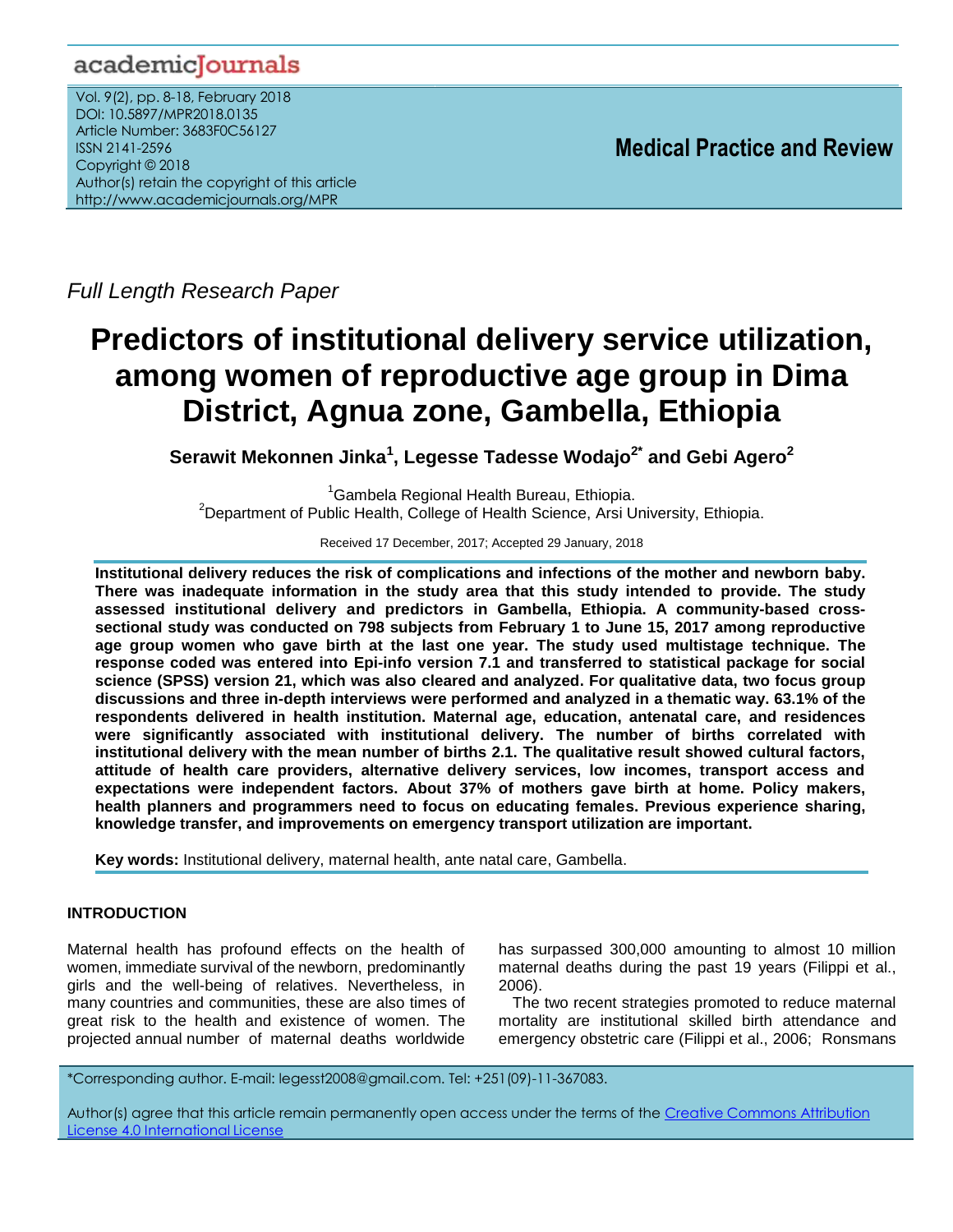and Graham, 2006)**.** However, even if the capacity to supply emergency obstetric care (EmOC) is the minimum starting point, reduction of delay in receiving service and increasing coverage of the service shall be united with the strategies. Therefore, the delivery care approach constitutes, to date, the mixture of interventions best matched to produce substantial declines in maternal mortality rates with the aims of guaranteeing deliveries in health facilities with midwives and their assistants (WHO, 2005).

These personnel with good midwifery skill are able to provide adequate essential obstetric care to women. However, they must also be able to notice impediments and handle them, either by giving basic EmONC or by referring the most complicated cases to well-equipped hospitals. The performance of any health system, and thus the improvement of a population's health, depends on the productivity, competence, availability and responsiveness of health professionals (Central Statistical Authority, 2011; Central Statistical Authority, 2005; Nepal Health Research Council, 2009; WHO, 2009; WHO, 2006).

Institutional delivery means when a pregnant mother gives birth at health institution like an organized clinic for conducting labour, health center and hospital. Proper medical attention and accessing hygienic conditions during delivery can reduce the risk of complications and infections that can cause the death or serious illness of the mother and/or the newborn baby.

Globally, coverage of skilled attendance at birth was estimated to have reached 73% in 2013. However, more than 40% of births in African and South-East Asia Region were not attended by skilled health personnel, and even disparities among countries associated with differences in socioeconomic status persisting. In Ethiopia, there is only 26.2% of mothers who has access to skilled attendant (Central Statistical Authority, 2016; World Health Organization, 2016). Instance of low coverage institutional delivery service, identifying the problems and knowing magnitude of utilization is crucial for both maternal and prenatal health. Existing evidence suggests that in any population, 1 to 2% of pregnant women were developing life-threatening obstetric conditions during childbirth. If they are unable to receive rapid medical interventions, it is likely to result in a maternal death while complications responsible for most maternal deaths are often unpredictable (Adissalem and Meaza, 2012). Many factors affect the outcome of pregnancy from the onset of any obstetric complication. The outcome is most adversely affected by delayed treatment. Delay in treatment is the result of many factors that are described as the three phases of delay (NHRC, 2009; WHO, 2009; WHO, 2006).

Researchers have devoted considerable attention to the importance of accessibility to health services on health outcome in the country, according to the investigator little is known about the status and determinants of use of delivery service in rural area particularly in Gambella Region. Studies have found that care during pregnancy, delivery, and postnatal period can positively improve the health of the mother and infant; however, the existence of gap among regions in health facilities delivery being low in Gambella region (45%) compared to some other advanced regions like Addis Ababa(96.5%), Tigray (56.9 % ), Diredawa (56.2 ) and Harari (50.2) (Central Statistical Authority, 2016). Hence conducting this study in Gambella region specially the remotest District of Dima was essential.

The information obtained will be use full for the community and decision makers at the district and regional level in planning, implementing and evaluating various interventions related to research findings to increase institutional delivery, in farther to reduce maternal morbidity and mortality.

## **OBJECTIVES**

## **General objective**

To find out the prevalence and predictors of institutional delivery among women who gave birth in the last 1 year in Dima District, Gambela, Ethiopia**.**

## **Specific objectives**

(1) To measure the prevalence of births in health institution in Dima District in Gambela, Ethiopia. (2) To determine factors affecting institutional delivery in Dima District in Gambela, Ethiopia.

## **MATERIALS AND METHODS**

#### **Study design and period**

A community based cross sectional quantitative study supplemented by qualitative study on key informants was conducted from February 1 to June 15, 2017.

#### **Study area**

Dima district is located 450 kilo meter away from the city of Gambella Town to the south. The distance from the center of the country and scarcity of information makes this area important for study on maternal health service.

#### **Study population**

#### *Source population*

This consists of all women of reproductive age group (15 to 49 years) that gave birth in the last one year in Dima District.

## *Study population*

This consists of all women of reproductive age who gave birth in the last one year.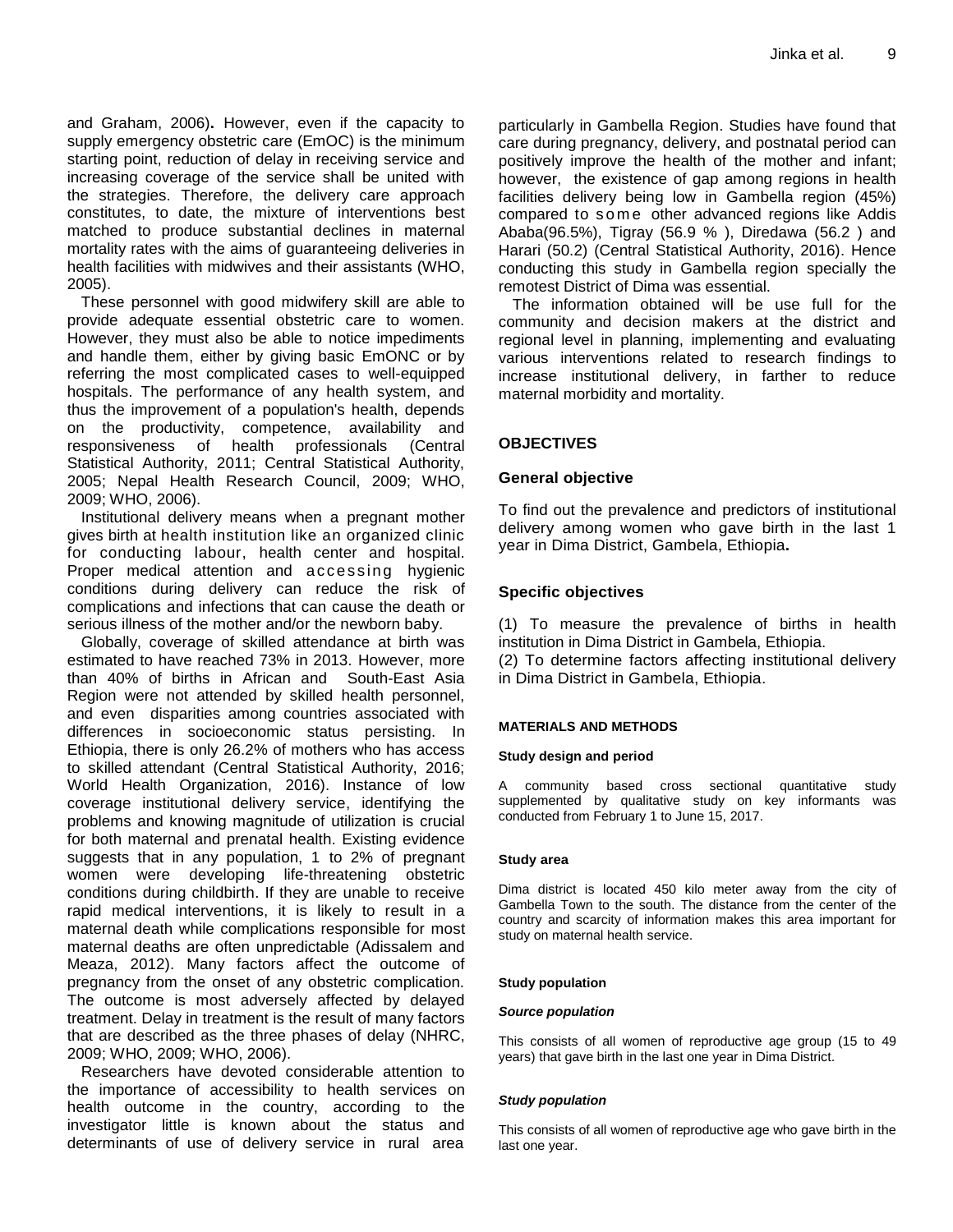#### *Exclusion criteria*

Women who lived <6 months in the study area, mothers who were seriously ill and unable to communicate were excluded from this study.

#### **Sample size and sampling procedure**

#### *Sample size determination*

The sample size was determined by using single population proportion formula considering 45% proportion of skilled delivery in Gambella from EDHS (2016) at 95% confidence level and 5% margin of error.

$$
n = z\alpha/2^{2*}p^*(1-p)/(d^2)
$$
  

$$
n = \frac{1.96^2x \ 0.45(1-0.45)}{(0.05)^2} = 380
$$

Where:

n= Sample size, z= the standard z score value at 95% level of significance, P= Proportion of deliveries attended in the institution in the region  $= 45\%$ , and  $d=$  degree of precision 5%. Since it involves multi stage, the design effect compensated multiplying by 2, 5% non–response added and gave final sample size of 798.

#### *Sampling procedure*

The district was divided into urban and rural administrative *kebeles*. Urban consists of three administrative *kebeles* and the rural consists of nineteen administrative *kebeles*. Lottery method used to take two administrative *kebeles* from urban and 10 administrative *kebeles* from rural area. The study population was divided proportionally among the selected *kebeles*. Having the numbered list of the households from *kebele logbooks*, systemic random sampling used to reach the selected households in the kebeles. Whenever more than one eligible respondent was present in the same sampled household, only one respondent was taken by lottery method. Revisit made where eligible respondents not available at the time of the data collection next taken when third visit failed.

#### **Qualitative study**

Two focus group discussions (FGDs) and in-depth interview on 3 subjects was carried out. The participants of FGD were selected from three study kebeles. Many different types of clients as possible were recruited to get variety of good representation (primigravida and multigravida, old and young, polygamous and monogamous, educated and uneducated). Nineteen participants were selected purposively from elders, women, and community leaders to involve in the FGD to enrich the information. One discussion was held with groups from koy and Dima sites while the second from Achagna. The participants age range from 22 to 51 years. The individuals were selected from the community and the discussions held in Dima health center. Permission to participate in the discussion was sought prior to the meeting. Each session lasted for 30 to 55 min. It terminated when the information was perceived saturated. The discussion was recorded and noted. The supervisors and principal investigator coached. For in-depth interview, three key informants were selected from Dima Health Center, Health Extension Workers days and the sumplifier of the summation of the summation of a summation of the summation of the summation of the summation of the summation of the summation of the objectives and summation of the objectives and summation

(HEW) and religious leader individually one from each, with interview of 55 to 80 min using a guide them.

#### **Variable measurement**

#### *Utilization*

This is the extent to which a given group of people uses a particular service in a year.

#### *Recently delivered women*

These are the women who had given birth within the period of 1 year during the data collection.

#### *Maternal death*

Death of a woman while pregnant or within 42 days of termination of pregnancy, irrespective of the duration and site of the pregnancy, from any cause related to or aggravated by the pregnancy or its management but not from accidental or incidental causes (WHO, 2005).

#### *Skilled attendants*

These are the people with midwifery skills (midwives, doctors and nurses with additional midwifery education) who have been trained to proficiency in the skills necessary to manage normal deliveries and diagnose, manage or refer obstetric complications' (WHO) (WHO, 2005).

#### **Unskilled attendants**

This includes attendants for labour by traditional birth attendants, neighbors', relatives, husband, friends, and including self (WHO, 2005; Central Statistical Authority, 2011; Central Statistical Authority, 2005; NHRC, 2009; WHO, 2009; WHO, 2006).

#### *Key informants*

These are personnel who expected to give sufficient information about utilization of institutional delivery as their level, like health extension worker, health care providers who are working in maternal and new born care unit and health managers.

#### **Data collection procedures**

The structured questionnaires were adapted from previous similar studies and it was originally in English translated to Amharic and back to English after the questionnaires were field by collectors but still checked to keep the consistency of the questions. Teachers who speak fluent English, *Ameharic* and *Agnua* language were used as data collectors. Previous experience was considered during selection. Face to face interview technique was used for household in order to collect the data. FGD and in-depth interview was done for qualitative study.

#### **Data quality assurance**

In the study, the quality of data was assured by conducting two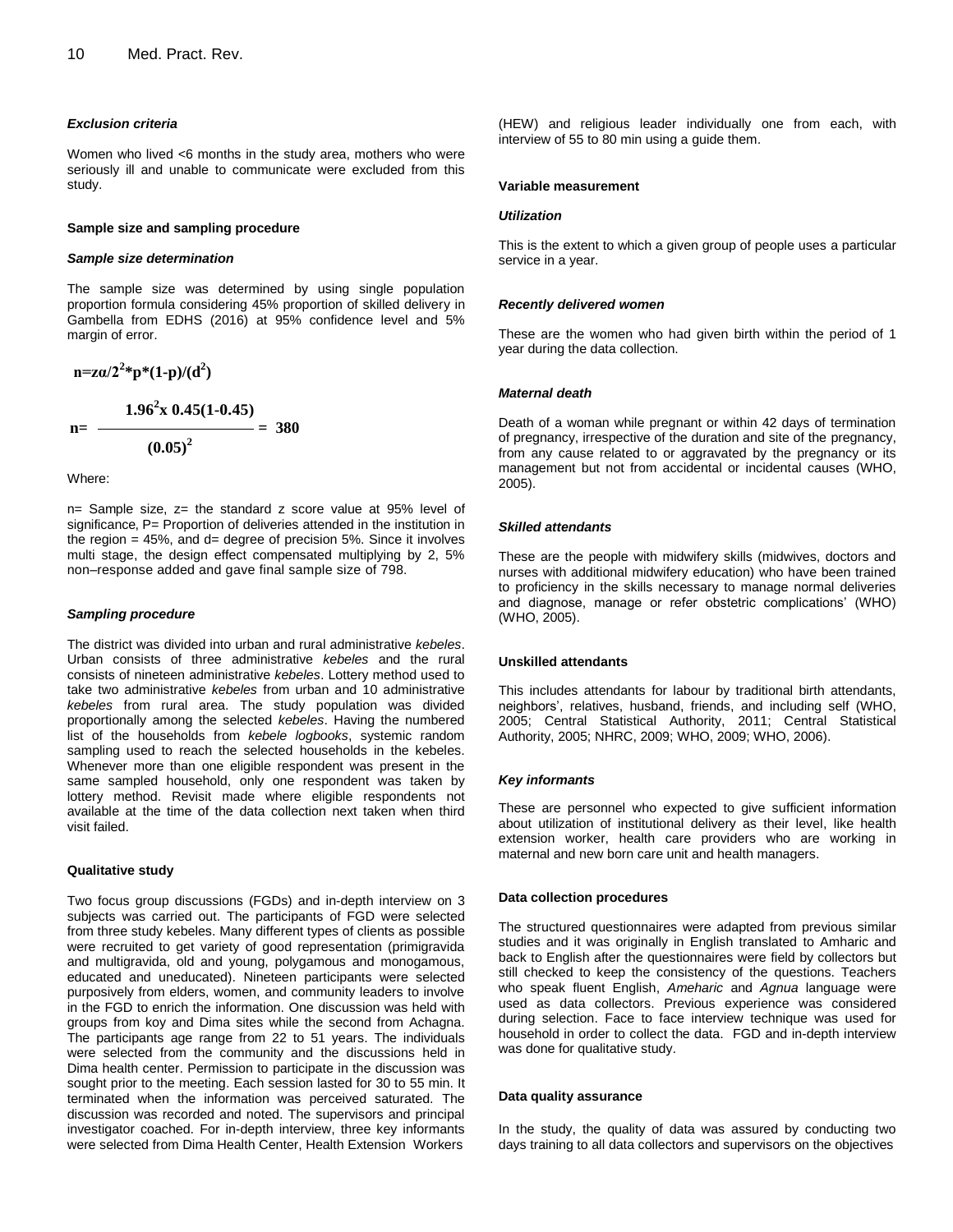

**Figure 1.** Diagrammatic presentation of sampling technique factors for institutional delivery care service among women who gave birth in the last 1 year in Dima District, Gambella Agnua Zone Ethiopia. 1: Ginbab=67; 2: Kechena= 72; 3: Achagna= 75; 4: Towawo=98; 5: Jero=51; 6: Chamo=46; 7: Karkan=49; 8: Odak=48; 9: Akulla=80; 10: Ojuwa=48 (Urban=164 (20.55%) respondents and Rural=634 (79.44%) respondents).

of the study and techniques of data collection. Data collectors were examined, they spoke Agnua and Ameharic to be fluent. Pre-testing of the questionnaire was done on 5% of the sample size out of the study area. Still to ensure the quality of data, principal investigator and supervisors made spot-checking and reviewed the completed questionnaires on daily bases and double data entry was done.

#### **Data processing and analysis**

The data was cleaned and checked for its completeness, consistency and the presence of missed values and variables. Then, it was entered into a pre-designed format in Epi-info version 7.1 and exported to statistical package for social sciences (SPSS) version 21 for further analysis. To see descriptive result, frequency, mean and standard deviation were done. First, bivariate analysis between independent and dependent variables was done, all independent variables that showed statistical significance with pvalue < 0.2 in the bivariate analysis was included in the multivariable model. Those determinant with p-value<0.05 in the multivariable analysis, were considered as independent and significant factors associated with institutional delivery.

#### **Ethical considerations**

Ethical approval was obtained from the research office of Arsi University College of Health Science Department of Public Health. Permission to carry out the study was also granted from Dima District Health Office /Gambella Regional State verbally (Figure 1). Individually informed verbal consent was also obtained after brief explanation of the purpose and benefits of the study to each respondent.

## **RESULTS**

## **Quantitative result**

## *Socio-demographic characteristics of the respondents*

A total of 798 mothers who gave birth 12 months before the period of data collection in the district were invited to participate in the study. All of them showed their willingness to participate voluntarily. The proportion of young pregnancy was 18.8 and 43.60% in 20 to 24 years old range. The educational status shows 69% had at least some level of education and 31% unable to read or write. The proportion of participants whose partners were unable to read and write makes up 9.65%. The ethnic group included most in Agnua, Oromo and Amhara; 34.60, 20.30 and 25.80% respectively. Concerning the religion of the participants Protestant, Orthodox and Muslim makes the majority of 43.50, 34.20 and 19.50% respectively (Table 1).

## **Maternal health related factors**

384 (48.10%) of mothers were married or not-married cohabiting before recent pregnancy. 136 (17 %) of mothers got pregnant before the age of 15 and 328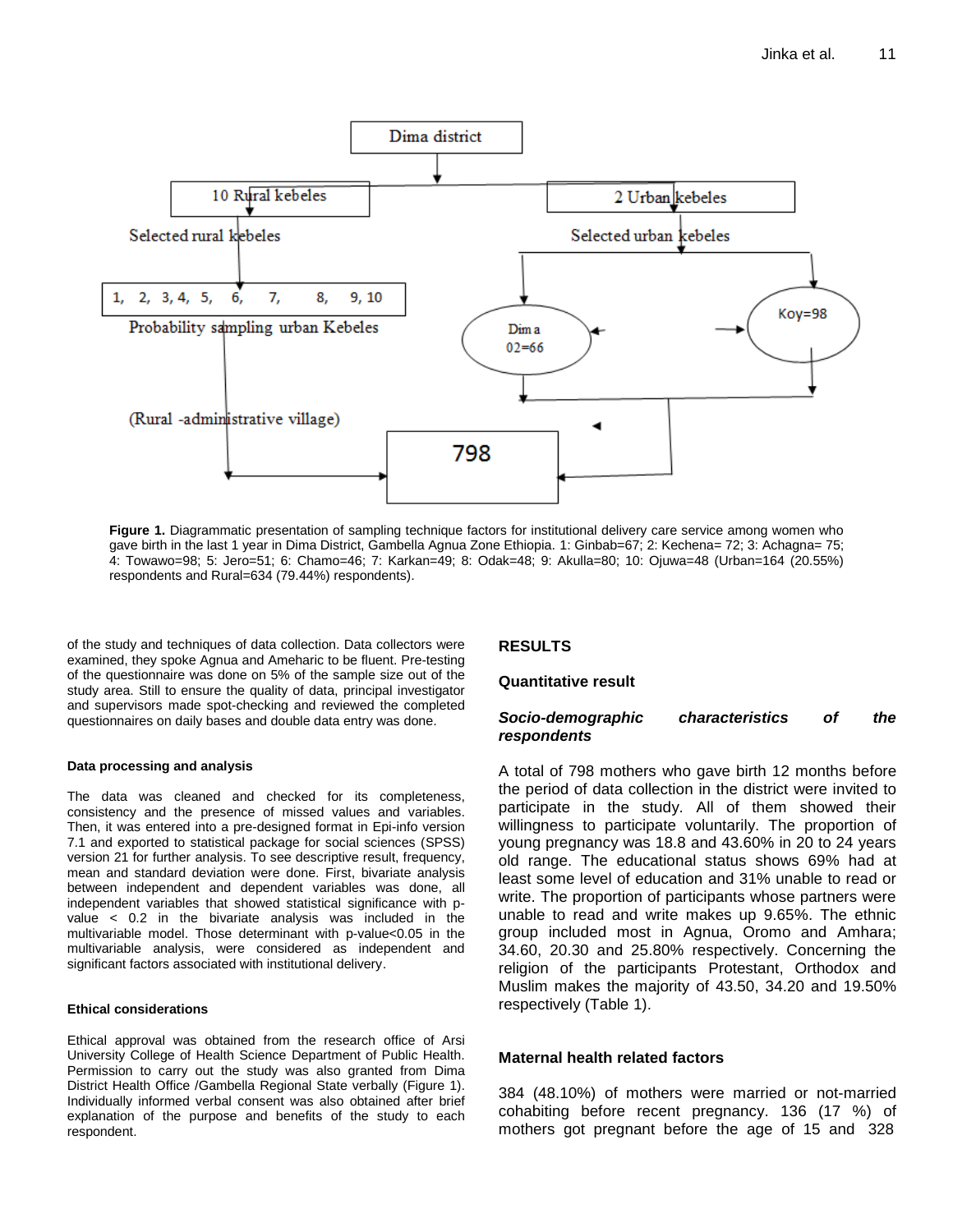| Age of respondents (n=798)                          | No             | Percentage |
|-----------------------------------------------------|----------------|------------|
| 15-19                                               | 150            | 18.80      |
| 20-24                                               | 348            | 43.60      |
| 25-29                                               | 209            | 26.20      |
| 30-34                                               | 79             | 9.90       |
| $\geq 35$                                           | 12             | 1.50       |
| Educational status of mothers who were participated |                |            |
| Not formal class                                    | 26             | 3.30       |
| 1-4 completed                                       | 268            | 33.60      |
| 5-8 completed                                       | 208            | 26.10      |
| 9-10completed                                       | 35             | 4.40       |
| 10 $+1$ , 10 $+2$ , 10 $+3$ completed               | 12             | 1.50       |
| Degree and above                                    | $\overline{2}$ | 0.30       |
| Total educated                                      | 551            | 69.00      |
| Mothers who were not able to read and write         | 247            | 31.00      |
| Religions of respondents (n=798)                    |                |            |
| Orthodox                                            | 273            | 34.20      |
| <b>Muslim</b>                                       | 156            | 19.50      |
| Protestants                                         | 347            | 43.50      |
| Catholic                                            | 5              | 0.60       |
| Angelical                                           | 8              | 1.50       |
| Not have any                                        | 9              | 1.30       |
| Ethnic group(n =798)                                |                |            |
| Agnua                                               | 276            | 34.60      |
| Oromo                                               | 162            | 20.30      |
| Amhara                                              | 206            | 25.80      |
| Other (SNNPs)                                       | 104            | 13.00      |
| Tigrai                                              | 25             | 3.10       |
| Tamma-koy                                           | 25             | 3.10       |
| Monthly income of respondents (n=796)               |                |            |
| $<$ 2500                                            | 498            | 62.56      |
| >25001                                              | 298            | 37.44      |
| Media source either of TV/Radio (n=790)             |                |            |
| Yes                                                 | 332            | 41.60      |
| No                                                  | 458            | 57.40      |
| <b>Educational status of husbands</b>               |                |            |
| Have not formal class                               | 40             | 5.01       |
| 1-8 class completed                                 | 423            | 53.01      |
| 9-10 class completed                                | 118            | 14.78      |
| 11-12 and diploma                                   | 130            | 16.29      |
| Degree                                              | 10.            | 1.25       |
| Not able to read and write                          | 77             | 9.65       |

**Table 1.** Socio-demographic characteristics of mothers in Dima District, Agnua Zone, Gambella Region, Ethiopia (2017 (N=798)).

(41%) conceived before 18 years old. Regarding the recent pregnancy, 150 (18.8%) of mothers got pregnant before the age of 20 years. Most, 717 (89.80%) got antenatal care (ANC) follow up, from which 217 (27.20%) and 242 (30%) got ANC four times and above and three times respectively. But 34 (4.30%) and 81 (10.20%) got single ANC visit.

Of all participants of this study, 305 (38.2%) got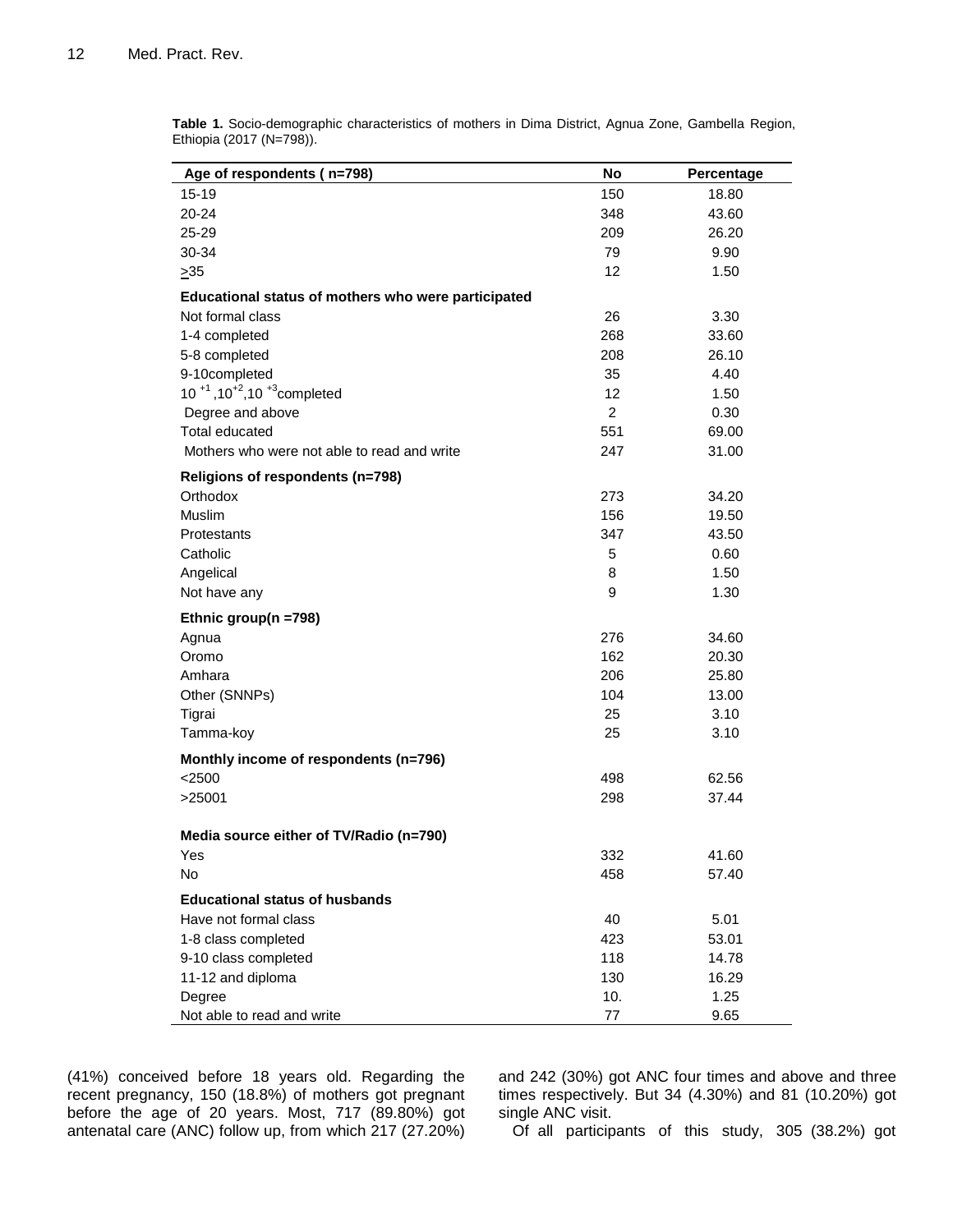| Variable                                     | <b>Number</b>  | Percentage |
|----------------------------------------------|----------------|------------|
| Age of mother (years)                        |                |            |
| < 20                                         | 150            | 18.80      |
| $21 - 25$                                    | 348            | 43.60      |
| 26-30                                        | 209            | 26.20      |
| 31-35                                        | 79             | 9.90       |
| $\geq 35$                                    | 12             | 1.50       |
| ANC follow up                                |                |            |
| <b>No</b>                                    | 78             | 9.90       |
| Yes                                          | 720            | 90.10      |
| <b>Number of ANC visit</b>                   |                |            |
| One and two visits                           | 259            | 35.97      |
| Three visits                                 | 243            | 33.75      |
| Four and above visits                        | 218            | 30.28      |
| <b>Birth order of mothers</b>                |                |            |
| Para I                                       | 305            | 38.20      |
| Para II                                      | 282            | 35.30      |
| Para III                                     | 112            | 14.00      |
| Para IV and above                            | 99             | 12.40      |
| Place of recent delivery                     |                |            |
| Health institution                           | 504            | 63.10      |
| Home delivery                                | 294            | 36.90      |
| Health facility category for recent delivery |                |            |
| Own home                                     | 283            | 35.50      |
| Other home                                   | 11             | 1.40       |
| Hospital                                     | 114            | 14.30      |
| Health center                                | 387            | 48.50      |
| Private clinic                               | 1              | 0.10       |
| Health post                                  | $\overline{2}$ | 0.30       |
| Type of assistance                           |                |            |
| Skilled provider                             | 510            | 63.90      |
| <b>TBAs</b>                                  | 227            | 28.40      |
| None                                         | 29             | 3.60       |
| Family members                               | 32             | 4.00       |

**Table 2.** Maternal factors respondents N=798 in Dima District Agnua Zone, Gambella, 2017.

pregnant for the first time. Almost all, 758 (94.5%) have less than 5 children in their life. Out of all respondents, 503 (63.10%) gave birth at health institution. 387 (35.50%) gave birth at health center and 114 (14.30%) at hospital, 2 (0.30%) in health post and only one mother (0.1%) gave birth in private health institution.

283 (35.50%) of the responded mothers delivered out of health institution either in their home or their families home. Among those who gave birth at home, 227(80.20%) supported with traditional birth attendants (TBAs). 32 (11.30%) were supported by family members

(like mother's husbands, with their sister etc) while 29 (10.2%) gave birth alone without any support. Out of 798 mothers who participated in the interview, 771(96.60%) had information about the benefits of giving birth in the health institution with support of health care provider but 27(3.40%) had no idea about the use of health institution and benefit of them. Regarding the source, 467(60.60%) got it from health care providers, 158 (20.50%) from the neighbors, 96 (12%) from their friends, the remaining 50 (6.50 %) from media either from radio or television (TV) (Table 2).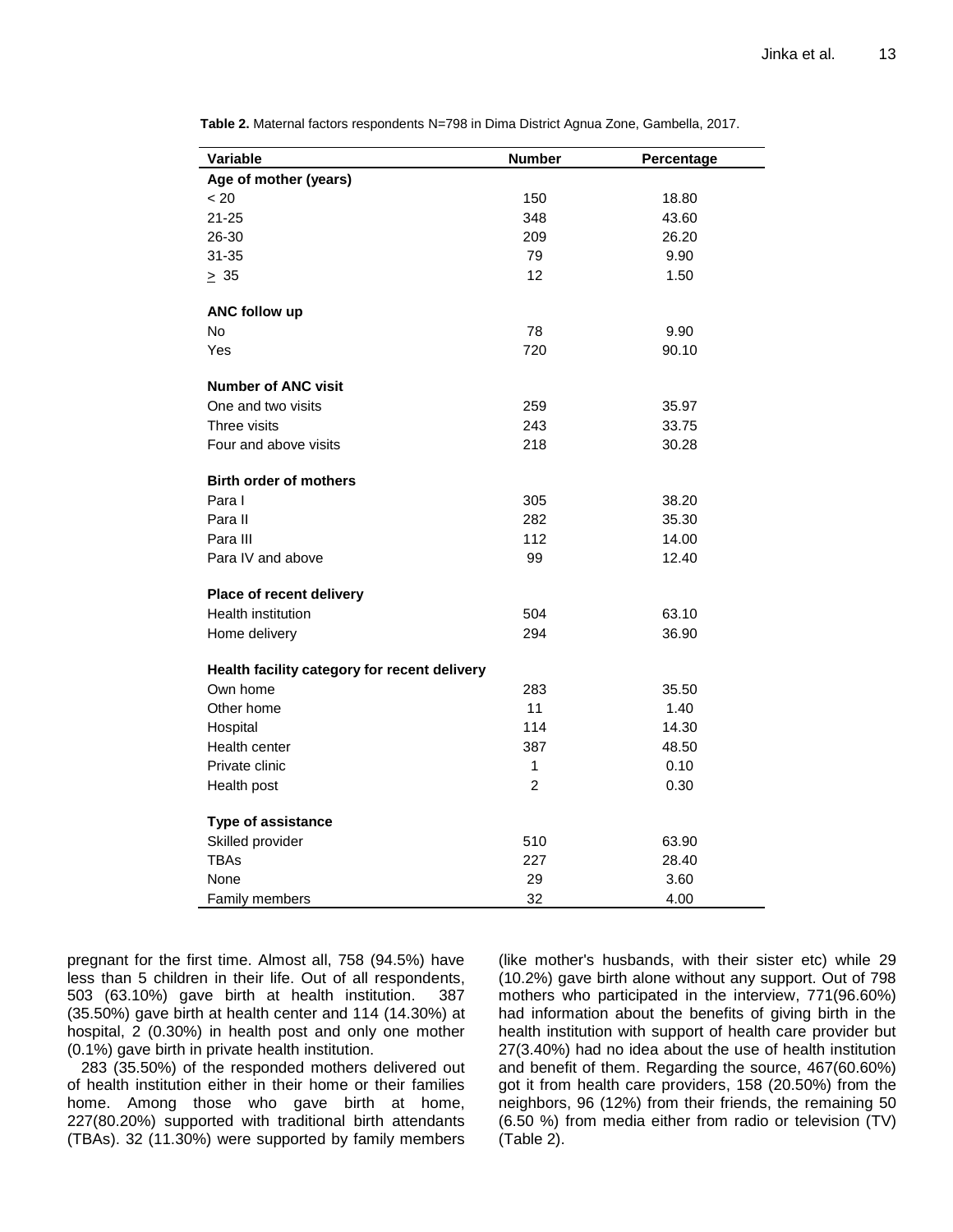

**Figure 2.** Reasons for institutional delivery service utilization for women who delivered in institutions in Dima District, Agnua Zone, Gambella, Ethiopia, 2017.

## **Reasons for institutional delivery service utilization**

Reasons given for use of institution for delivery as mentioned by mothers who participated are 38% of mothers who reported that they used health facility because they thought it is better for them and their babies health, 216 (27.10%) of mothers responded that because they are advised with health care providers (either while they are on ANC follow up or other time), 17.80 % (142) of mothers reported that to private and minimize bad/traditional/ habits which is performed while giving birth in the home, 56 (7.00%) respondents use health facility because the facility is near their home, and also others 7.00% of mothers said that they use the facility, because they get problem while they are trying to give birth in their home. 28 (3.50%) and 16 (2.00) of mothers attend health facility in order to prevent maternal related problems and to prevent/ or shorten long labour time in the home respectively (Figure 2).

## **Reasons respondents not use health institution for delivery service**

Reasons of not using health institution delivery services was 13% because of low attention, fast labour time and other related reasons, 8% because of their family choice in giving birth at home, 33 (4.10%) of mothers feeling more comfortable while giving birth at home helped by TBA. 42% percent responded because the facility is not working regularly especially in weekend. Other responses include 1.10% fear cost, 0.4% previous bad experience from facility birth and 0.40% of mother reason that there

is no same sex there. According to FGD with key informant religions, shortage of human resource, infrastructures like electricity and also language difference in some specific community are factors for mothers not to use health facility for delivery (Figure 3).

## **Factors associated with Institutional delivery service utilization in Dima District, Agnua Zone, Gambella, Ethiopia**

The prevalence of institutional delivery was 63.10%. After multi-logistic regression place for residence, and number of prenatal care visits were significantly and independently associated with institutional delivery utilization in the district. Mothers who were living in –rural residence had three odd ratio (AOR= 3.13, 95% CI, 1.10, 7.54) than those of mothers with urban residence. Mothers who had antenatal visit three and four times had AOR= 4.88(95 % CI 2.31, 10.23) and 6.56 (95% CI 3.25, 13.79) respectively. Reading and writing in mother tongue language had odds of 2.55 (Table 3).

## **Correlation on factors influencing institutional delivery in Dima District, Gambella, Ethiopia**

The mean age of this study and the mean time spent by mothers to reach the health center was 24.70 years and 19.20 min respectively. The aforementioned correlation table showed that number of births was correlated with institutional delivery (p value  $= 0.014$ ) with the mean number of births which was 2.1 babies (Table 4).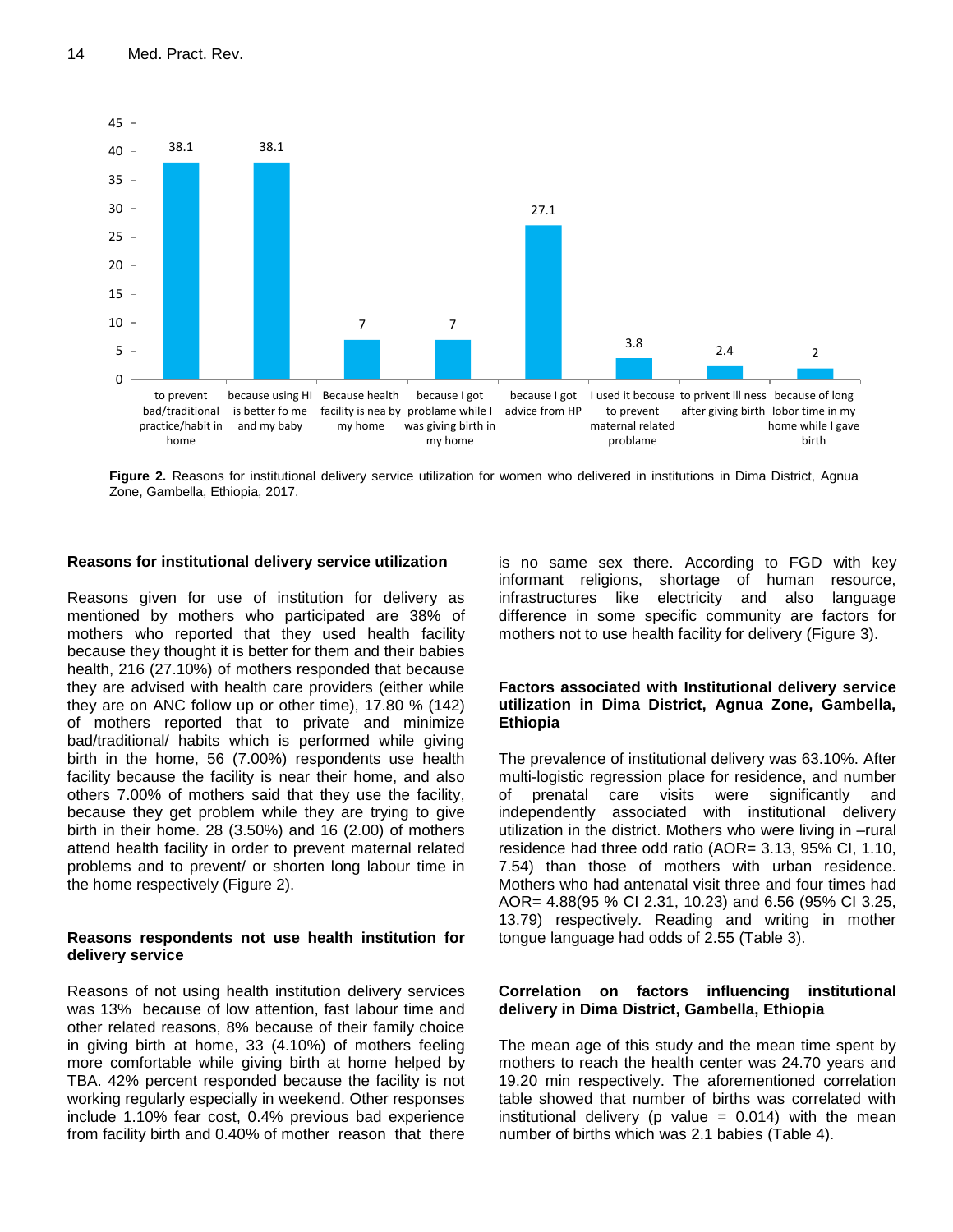

**Figure 3.** Reasons respondents do not use health institution for delivery service in Dima District, Agnua Zone, Gambella, Ethiopia, 2017.

## **Qualitative results**

Two FGDs and three in-depth interviews were conducted for supplementing the quantitative study. FGD were conducted involving a total of 19 participants, 9 and 10 in each group respectively, with an age range of 15 to 37 years old. Key informants like health care worker who were currently in maternal and new born care unit, health extension workers from the community and one lactating mother on each site, health center guard and religious leader (one-site), were engaged on discussion. On indepth interview, one health center staff and two MCHcase team staffs were separately interviewed in three different catchments. There was a variety issue raised on discussion from place to place and catchment to catchment like Dima, koy, Achagna respectively. Most of respondents mentioned that for the questions *"why mothers preferred home as delivery place or not prefer health facility to the delivery service utilizations?",* and almost all who had given birth in recent years gave birth at home with the main reasons they stated as transportation problem; *"if they want to take a woman to health facility the available means of transportation is "foot"*. From the discussion, the reasons given for not delivering at health facility:

(1) Decision of place of delivery made by the husband or partner.

(2) Absence of road, challenge of mobile phone network to call for ambulance, interruption of electric source at nighttime at health facility.

(3) Thinking home is a better place to give birth

(4) Payment to services in health center like laboratory, drugs, iv- fluids and, ambulance service related expense for fuel, perdeim of driver and health care provider accompanying while transporting the mother to health facility and referring to other higher level for further treatment.

(5) Limited or low number of HEW

(6) Problem in getting ambulance utilization, and long stay during maintenance

(7) Long distances from health facility.

A male/29 nurse said that:

*"mothers who give birth at their home and come to health facility for EPI- service responds as some mothers plan to give birth in a health facility during their antenatal follow up time but due to distances, shortage or unavailability of transport they give birth at home. I think, this is why most females fail to achieve their plan… gave birth in the home without supporter*".

## **DISCUSSION**

The study revealed that the magnitude of institutional delivery service utilization was 63.1% in the district. More than half of the mothers gave birth in the health facility with a support from an health care provider. The finding is consistent to the study which was conducted in a nearby district study area in Kometa Sub locality Meazan Aman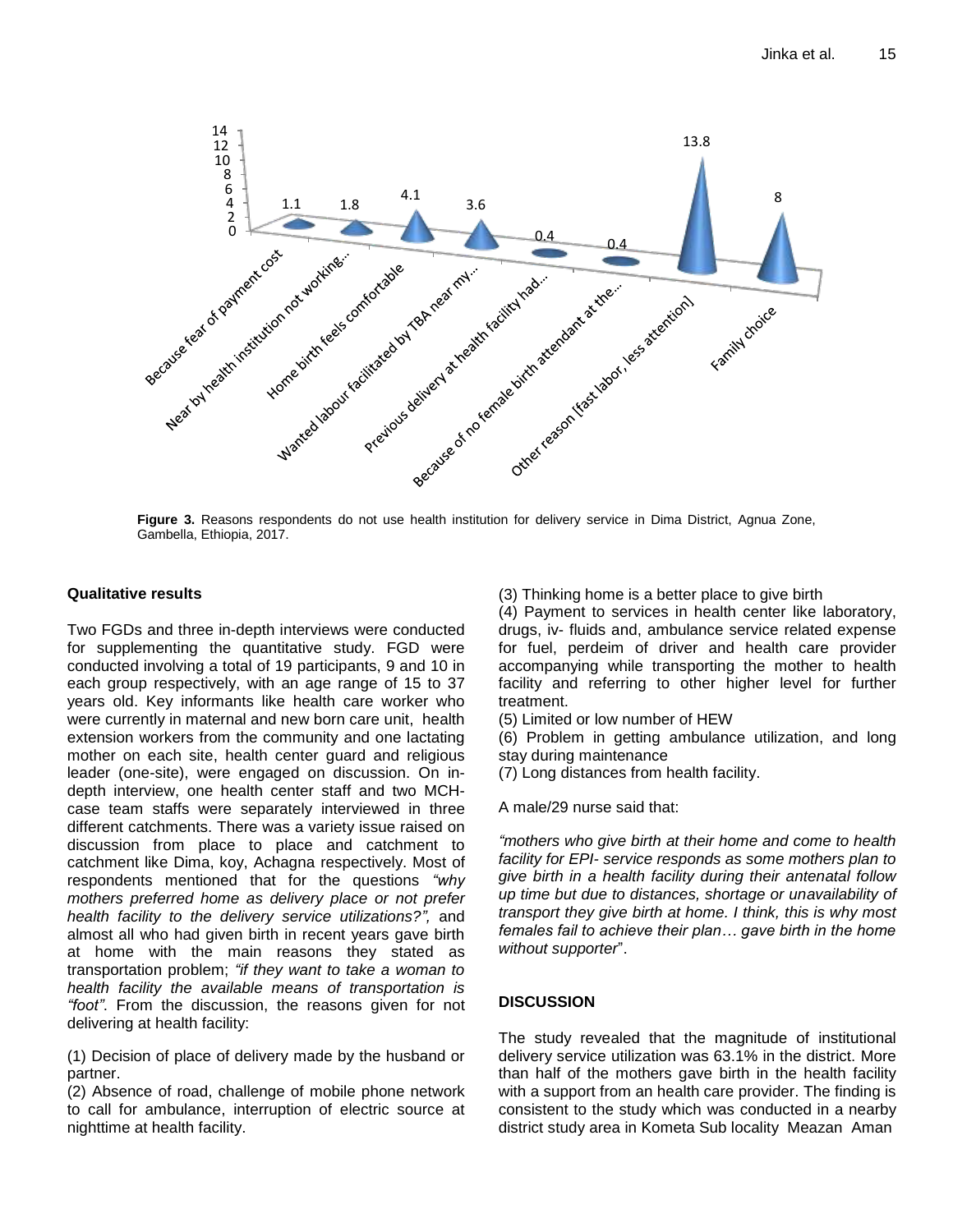**Table 3.** Factors influencing institutional delivery in Dima District, Agnua Zone, Gambella, Ethiopia, 2017.

| Socio demographic                          | <b>Institutional delivery</b> |             |                      |                       |  |
|--------------------------------------------|-------------------------------|-------------|----------------------|-----------------------|--|
| characteristics                            | Yes (%)                       | No (%)      | <b>COR (95% CI)</b>  | AOR (95% CI)          |  |
| <b>Residence of mothers</b>                |                               |             |                      |                       |  |
| Urban                                      | 142 (86.6)                    | 22 (13.4)   | 1                    | 1                     |  |
| Rural                                      | 362 (57.0)                    | 272 (42.9)  | 4.850 (3.01,7.81)*   | $3.13(1.30,7.54)$ **  |  |
| Marital status n=796                       |                               |             |                      |                       |  |
| <b>Ever Married</b>                        | 497 (63.1)                    | 291 (36.9)  |                      |                       |  |
| Never married                              | 5(62.5)                       | 3(37.5)     | 0.98(0.23, 4.12)     | 1.75(0.55, 5.57)      |  |
| Read and write on mother tongue n=796      |                               |             |                      |                       |  |
| <b>No</b>                                  | 122 (49.4)                    | 125 (50.6)  |                      |                       |  |
| Yes                                        | 380 (69.2)                    | 169 (30.8)  | $2.30$ (1.69, 3.14)* | 2.550 (1.07, 6.100)** |  |
| Monthly income n=796                       |                               |             |                      |                       |  |
| Less than or equal 2500 birr               | 303 (60.80)                   | 195 (39.2)  |                      |                       |  |
| Greater than 2500 birr                     | 199 (66.80)                   | 99 (33.2)   | 1.294 (0.96, 1.75)*  | 0.776 (0.43, 1.42)    |  |
| <b>ANC visits</b>                          |                               |             |                      |                       |  |
| One and two visits                         | 108 (41.70)                   | 151 (58.30) |                      | 1                     |  |
| Three visits                               | 203 (83.50)                   | 40 (16.20)  | 5.69 (3.76,8.62)*    | 4.88 (2.31, 10.23)**  |  |
| Four and above visits                      | 175 (80.30)                   | 43(19.70)   | 7.10 (4.67,10.79)*   | 6.56 (3.25,13.79)**   |  |
| Health providers attitude n=530            |                               |             |                      |                       |  |
| Not good                                   | 20(83.3)                      | 4(16.7)     |                      |                       |  |
| Good                                       | 448 (88.5)                    | 58 (11.5)   | $1.54$ (0.51, 4.68)* | 1.747 (0.55, 5.57)    |  |
| Husband's attitude to deliver in H/C n=602 |                               |             |                      |                       |  |
| Not supportive                             | 1(16.7)                       | 5(83.3)     |                      | 1                     |  |
| Supportive                                 | 343 (57.6)                    | 253 (42.4)  | 6.78 (0.79,58.38)*   | 1.690-008             |  |

\*= crude odds ratio; \*\*= Adjusted odds ratio.

**Table 4.** Correlation table on factors influencing institutional delivery in Dima district, Gambella, Ethiopia, 2017.

| Variable                                            | Correlation coefficients (2 tailed) and p-value |
|-----------------------------------------------------|-------------------------------------------------|
| Age                                                 | $-0.045(0.208)$                                 |
| Number of birth                                     | $-0.087(0.014)$                                 |
| Time spent to reach nearby health center in minutes | $-0.03(0.427)$                                  |

Town, Southern Nations and Nationality Peoples, in 2016 (Masino et al., 2016). This may be because the district has similar socio-demographic characteristics to each other.

The result of this study is higher than that of EDHS (2016) which was 45.00% in Gamebella Region (WHO, 2016). This might be due to the fact that EDHS (2016) covered the entire region of study while the current work focused on one district. The result obtained in EDHS (2016) was also very high compared to the following:

Oromia Dodota District-18.20% and Central District of Kenya 35.00% (Christopher, 2014; Adissalem and Meaza, 2012; Worku et al., 2013). These studies covered institutional delivery in the last five years. The result obtained in this study is however slightly lower than the study conducted in Ghana East Municipality which had a result of 78.90% in 2010 (Esena et al., 2013). This result is still very high compared to other studies conducted in other part of Ethiopia: Banja District in Amehara Region, 15.00% and Semer Seharti District- Tigray 4.10%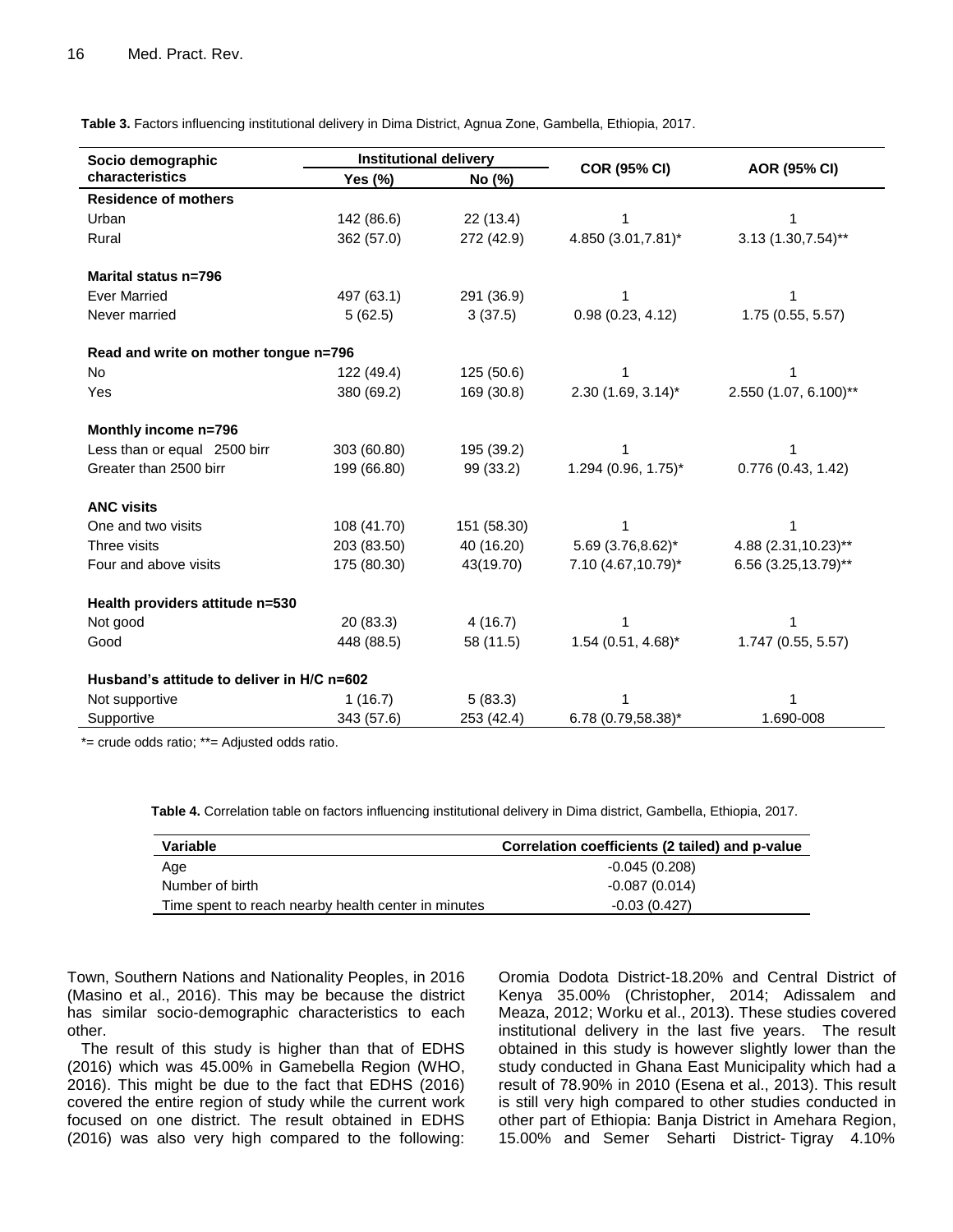(Wolelie et al., 2014; Assfaw, 2010). The inconsistency observed may be due to the different interventional actions which were undertaken at regional levels.

On the other hand, the reviewed study in Africa revealed that, result across the 30 articles published with data from West Africa, facility-based delivery percentages varied widely from country to country; and that only 7.20% of women in rural Burkina Faso and 11.70% of women in one region of Nigeria delivered in a facility. However, nearly two-thirds of women in Northern Ghana (63%) and 78% of women in Senegal delivered in a facility. In Eastern Africa, the lowest rate of facility delivery reported was in Tanzania at 36.00%, whereas, 25 researchers reported that nearly 83% of women deliver in facilities in Uganda (Moyer et al., 2013).

The study revealed that respondents' residence, antenatal care follow up and educational status were significantly associated with institutional delivery utilization in the district. Mothers who were living in rural area in the district were more than three times more likely to give birth (AOR=3.13, 95% CI 1.303, 7.54), than those women who were living in the urban. The findings have not found consistency either local or internationally, this may be due to the fact that more focus is given in the study area to the rural area on mobilization of mothers to give birth in health institution than the urban areas. Mothers who had up to three ANC visits were seven times more likely to deliver in health institutions (AOR= 6.57, 95% CI 3.25, 13, 79) than those who had only one, and mothers who attended four ANC were nearly five times more likely prefer to give birth in health facilities (AOR=4.88 95% CI, 2.32, 10.23) than those mothers who had visited only once. This implies that mothers who had good numbers of prenatal cares prefer to use health institution than those who did not get ANC visits. The result of this study is consistent with that of Dodota of Oromia, Banja District in Amehara, respectively (Adissalem and Meaza, 2012; Wolelie et al., 2014).

Respondents who could not read and write in their mother tongue had more than two and half times chances of giving birth to their babies in their home (AOR=2.55, 95% CI 1.07, 6.10) than respondents who could read and write in their mother tongue**.** It is also consistent with some study in Ethiopia (Central Statistical Agency Authorty, 2014; Baral et al., 2010). The mean time spent for mothers to reach health centers was 24.7 and 19.2 min respectively; this is consistent with the study conducted in Ghana, where half of respondents spent 30 to 40 min to arrive in an health care facility (Esena et al., 2013).

The summary from FGD showed that labor comes suddenly, and where the health facilities are far from home of the mothers, there are no means of transportation at all. Hence, it is impossible to take the mothers to health facilities. Where ambulance is available, it is not properly maintained. Husbands are usually hesitant to leave their wife alone during delivery

because of taboos. The result of the discussion showed deep rooted problems of infrastructure and cultural challenges. These findings were consistent with the findings of the previous study in Dodota District in Oromiya (Christopher, 2014). The similarity could be from the fact that most peoples who reside in rural area share similar characteristics on arrival of health facility, needs of male involvements in every decision making and challenges on accessing transportation.

The results from quantitative and qualitative studies well concede each other as residence, educational status and antenatal care follow up were positive determinants of skilled delivery. The effort to address this community life can answer the challenges reflected in the qualitative results. This includes the transportation issues and sociocultural components of the problems.

## **Strength of the study**

The study was community based survey extracting directly information from the study subjects. It was mixed type, quantitative supplemented with qualitative method. The sampling technique was multistage to increase probability of inclusiveness.

## **Conclusion**

This study revealed more than a third mothers gave birth at home without support of skilled attendants. Educational level of mothers, family monthly income, maternal decision making, and antenatal follow up have positive effect on the use of institution delivery. Attitude of health care provider, cultural factors, alternative delivery services, transport to service facilities or fuel cost and daily payment in case of free ambulance service, low support of partners in care for mother's health and expectations are factors that negatively influenced their utilization of health facilities for delivery.

## **Limitations of the study**

This cross sectional study by its nature and design cannot establish cause and effect relationship. The study scope covers only specific area in the administrative zone.

## **RECOMMENDATIONS**

At district level managers, decision makers and health planners need to recognize the factors that negatively affect institutional delivery. Partners/husbands shall support mothers to use the facility for maternity service. Care providers should create welcoming approach to